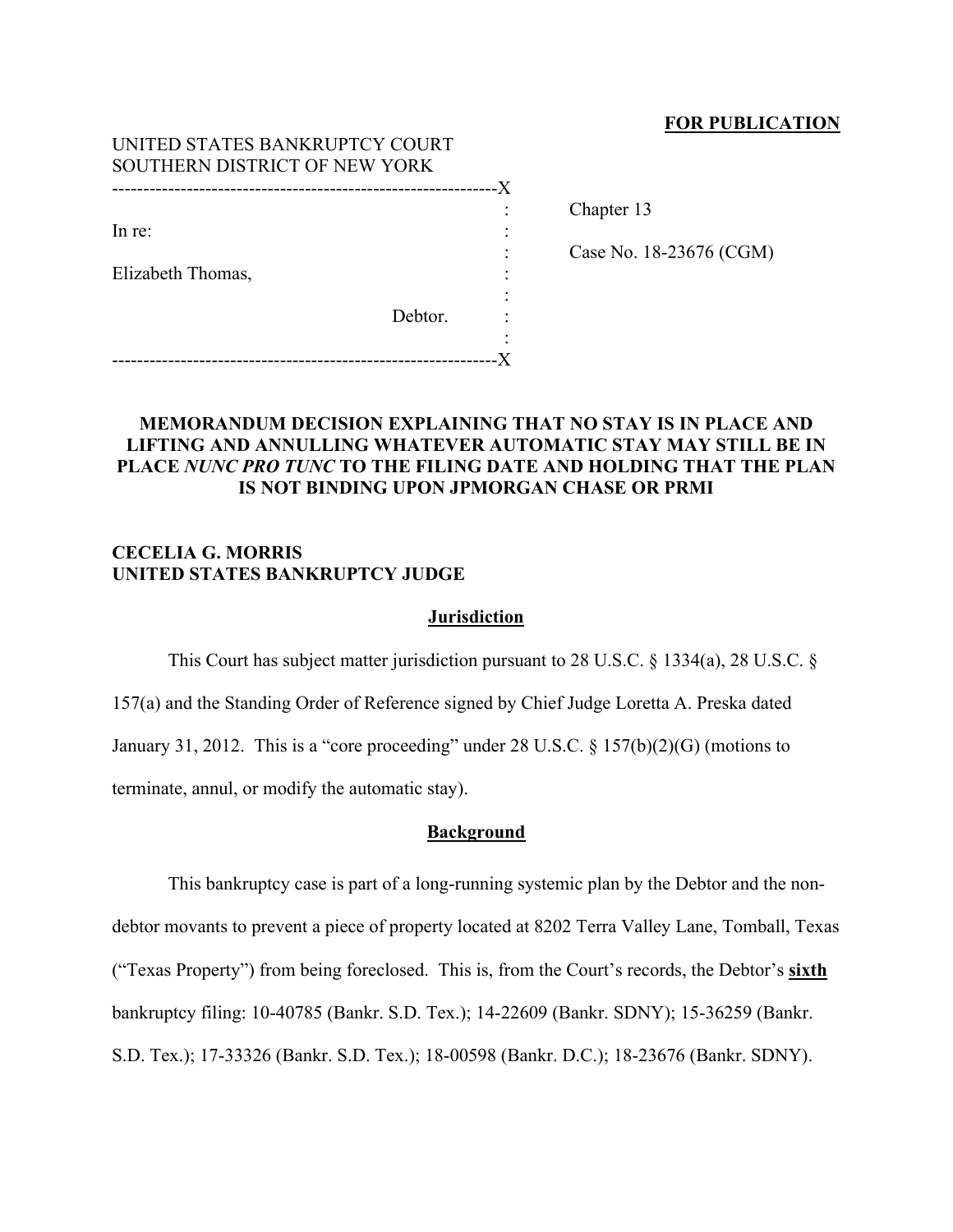Movants, James Allen (Debtor's brother) and Robert Thomas (Debtor's son)

("Movants"), assist the Debtor in this attempt to delay and defraud JPMorgan Chase in its efforts to foreclose against the Texas Property. Allan Haye, who held record title at the time of JPMorgan Chase's foreclosure sale, also filed many lawsuits and his own bankruptcy petition.<sup>[1](#page-1-0)</sup>

This Court has already entered several orders in this case explaining that the stay is inapplicable to both the Texas Property and to the foreclosure action and to **any action** related to the Texas Property. Moreover, **there is no stay in effect in this case** as the Debtor had two cases pending and dismissed within one year prior to this filing.

# **Bankruptcy Court**

On October 29, 2018, Elizabeth Thomas ("Debtor") filed a voluntary chapter 13 case in this Court. She listed James Allen (movant here) as a codebtor with respect to an unsecured debt held by District 1960 in the amount of \$2000. She also listed Albert Perry III, Catrice Henry, and Alvin R. Mullen II as codebtors on that same debt. Importantly, no codebtors were listed with respect to JPMorgan Chase's note and mortgage. In fact, the mortgage debt does not appear on her schedules or amended schedules at all. Debtor had discharged her personal liability on the note in her chapter 7 case filed in 2010 in the Southern District of Texas under case number 10-40785.

<span id="page-1-0"></span><sup>&</sup>lt;sup>1</sup> Many of the court documents from these various litigations have been filed on the docket of this case, which the Court has reviewed in detail. *See also Haye v. JPMorgan Chase*, 4:19-cv-04321, (S.D. Tex. Apr. 22, 2021) (detailing the various litigations and explaining: "The property was transferred from Elizabeth Thomas to Robert Thomas to Haye. These three have filed over 20 lawsuits and seven bankruptcies related to this property. Most of these cases were dismissed for a variety of reasons — including for violating court orders — and multiple courts have sanctioned Thomas for her frivolous litigation history, Thomas and her accomplices also created and recorded multiple documents — ranging from 'corrected' deeds to releases to substitutions of trustees — to try to invalidate the Bank's lien. [Haye's] bankruptcy court concluded these actions were sufficient to show a scheme to hinder, delay, and defraud the Bank by preventing it from foreclosing on the property. This court agrees.") (filed on this Court's docket at ECF No. 155). Unless otherwise indicated, all references to "ECF" are references to the electronic docket of the Debtor's case filed in the Bankruptcy Court for the Southern District of New York under number 18- 23676.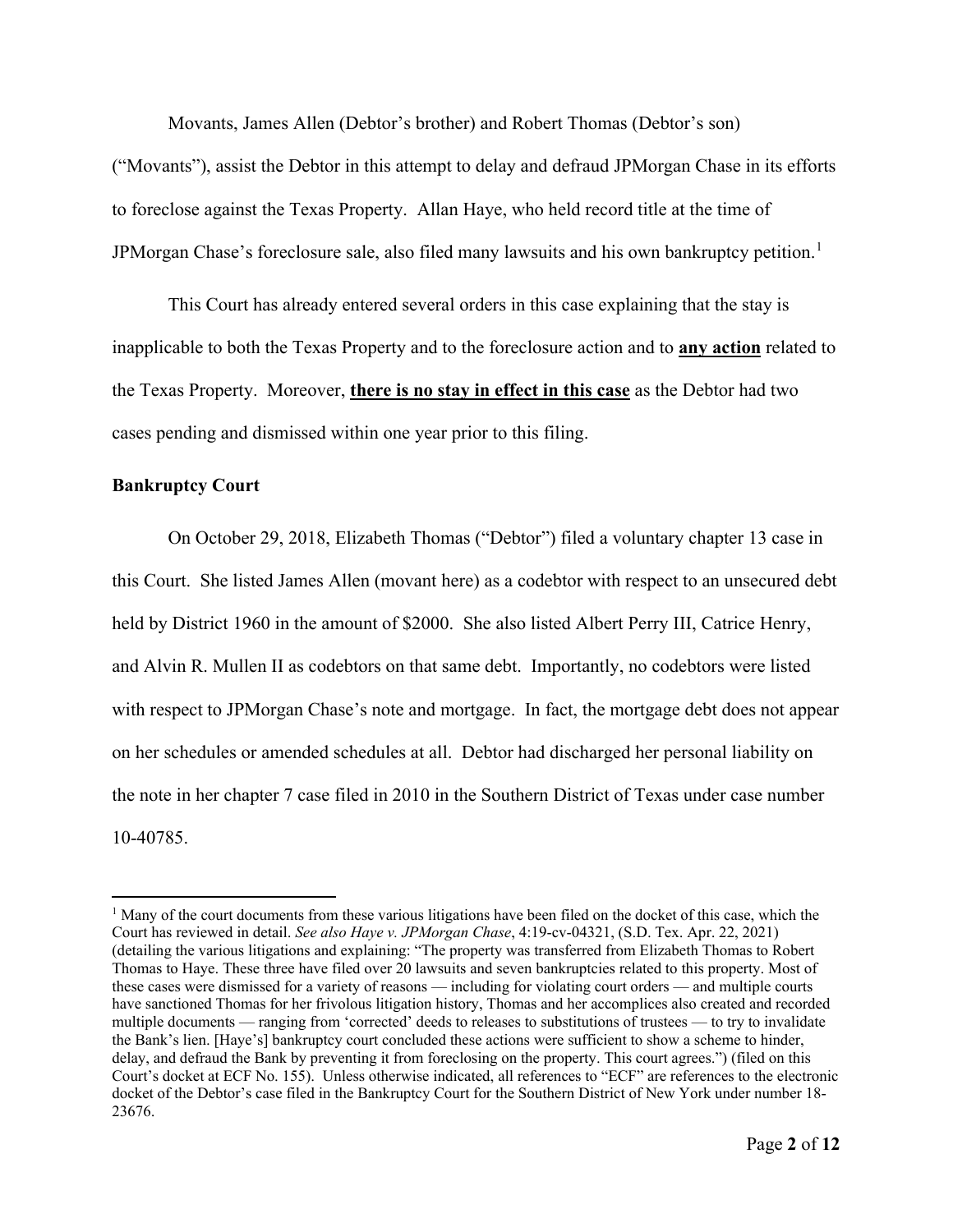On December 27, 2018, Debtor amended her statement of financial affairs in this bankruptcy case to include that on October 1, 2016, she transferred the Texas Property to her son, Robert Thomas.

On March 18, 2019, JPMorgan Chase requested that this Court enter *in rem* relief from the automatic stay regarding the Texas Property. ECF No. 39. Due to the fact that Debtor does not own the Texas Property, on May 6, 2019, the Court signed an order stating, "the automatic stay under 11 U.S.C. § 362(a) in this chapter 13 case does not apply and never has applied to the [Texas] Property, the Debtor not having claimed any interest in the [Texas] Property," and that the codebtor stay under 11 U.S.C. § 1301(a) does not apply and never has applied in this chapter 13 case. The Court then adjourned the hearing for *in rem* relief from the automatic stay to June 26, 2019. ECF No. 47.

The June 26, 2019 hearing on *in rem* relief never took place. On July 7, 2019, JPMorgan Chase sent a letter to the Court renewing its motion for *in rem* relief from the automatic stay. In response, Allan A. Haye sent a letter to the Court alleging that he was the record owner of the Texas Property and that JPMorgan Chase is not a secured creditor entitled to *in rem* relief. He also advised the Court of his own chapter 13 bankruptcy pending in the Southern District of Texas. On December 20, 2019, the Court granted *in rem* relief on the Texas Property in favor of JPMorgan Chase (and any subsequent successor or assign) and stated that any future cases Debtor or any other person/entity files under the Bankruptcy Code within two years of the order will not operate as an automatic stay with regards to the Texas Property. ECF No. 80. The Southern District of Texas had also issued an *in rem* order with regard to the Texas Property in Mr. Haye's case dated September 24, 2019. ECF No. 148, Ex. D.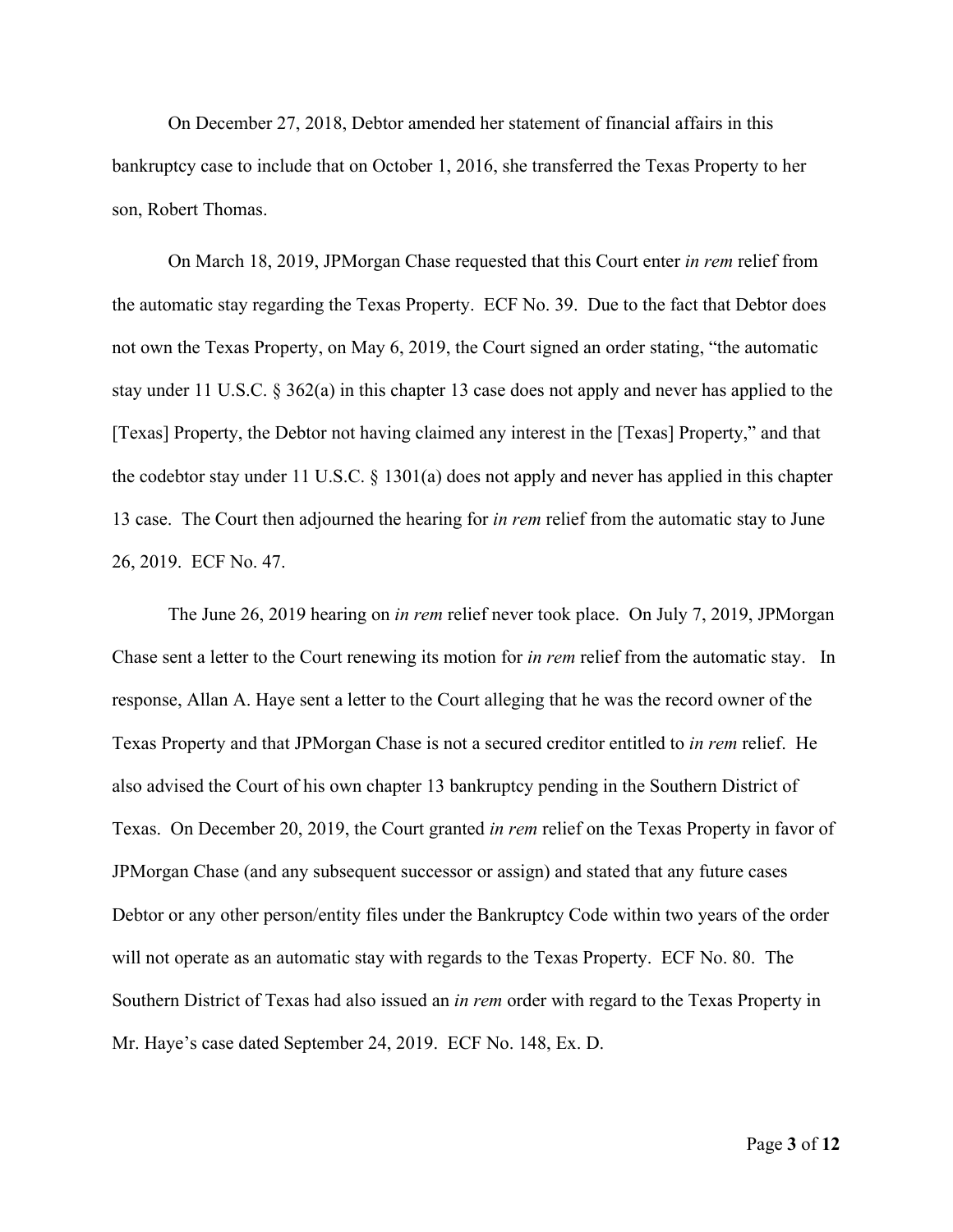On June 17, 2020, the Court entered an order granting Debtor's motion to reclassify JPMorgan Chase's claim from secured to unsecured due to Debtor's lack of ownership in the Texas Property. ECF No. 110. On June 22, 2020, the Court signed an order directing the chapter 13 trustee not to make payments on JPMorgan Chase's claim. ECF No. 114. On December 29, 2020, Judge Lane confirmed Debtor's chapter 13 plan. ECF No. 130.

## **Texas State Court Action**

There is currently a case pending in the District Court of Harris County Texas ("Harris County Court") under case number 18-14171 ("Harris County Case"). In that case, on February 12, 2022, Primary Residential Mortgage, Inc. ("PRMI") filed a petition to intervene and asks the Harris County Court to impose sanctions against the Debtor, Elizabeth Thomas, among others, for fraudulent actions that she allegedly committed when she filed a motion for summary judgment in the Harris County Case on November 30, [2](#page-3-0)018.<sup>2</sup>

On March 3, 2022, Movants filed this motion in Bankruptcy Court to determine the preclusive effect of a confirmation order, and to determine whether the automatic stay was terminated with respect to "property of the estate." By this motion, Movants are attempting to use this Court's prior orders to persuade the Harris County Court that it does not have the power to hear and determine the currently pending motion of PRMI.

<span id="page-3-0"></span><sup>&</sup>lt;sup>2</sup> The "Wherefore" clause of that motion states: WHEREFORE, PREMISES CONSIDERED, Intervenor PRIMARY RESIDENTIAL MORTGAGE, INC. respectfully requests that this Court reconsider and vacate its Order granting Elizabeth Thomas' Motion for Partial Summary Judgment and decline to execute the proposed Agreed to Final Judgment; grant a new trial if the summary judgment is considered to be a final judgment; impose sanctions on James Allen, Robert Thomas, Elizabeth Thomas, and Colleen M. McClure; award PRMI its attorney's fees and costs, to be paid by the Related Litigants, their attorney, or all of them jointly and severally; stay proceedings until Judge Hittner rules on the Joint Motion to Remand, and upon remand, transfer this case to the 127th Judicial District Court, or alternatively, dismiss this lawsuit; and grant all such other and further relief to which PRMI may show itself justly entitled, special and general, at law and in equity." *See Thomas v. Thomas*, 22-03024 (Bankr. S.D. Tex. Feb. 11. 2022), ECF No. 2, Ex.18 at 17.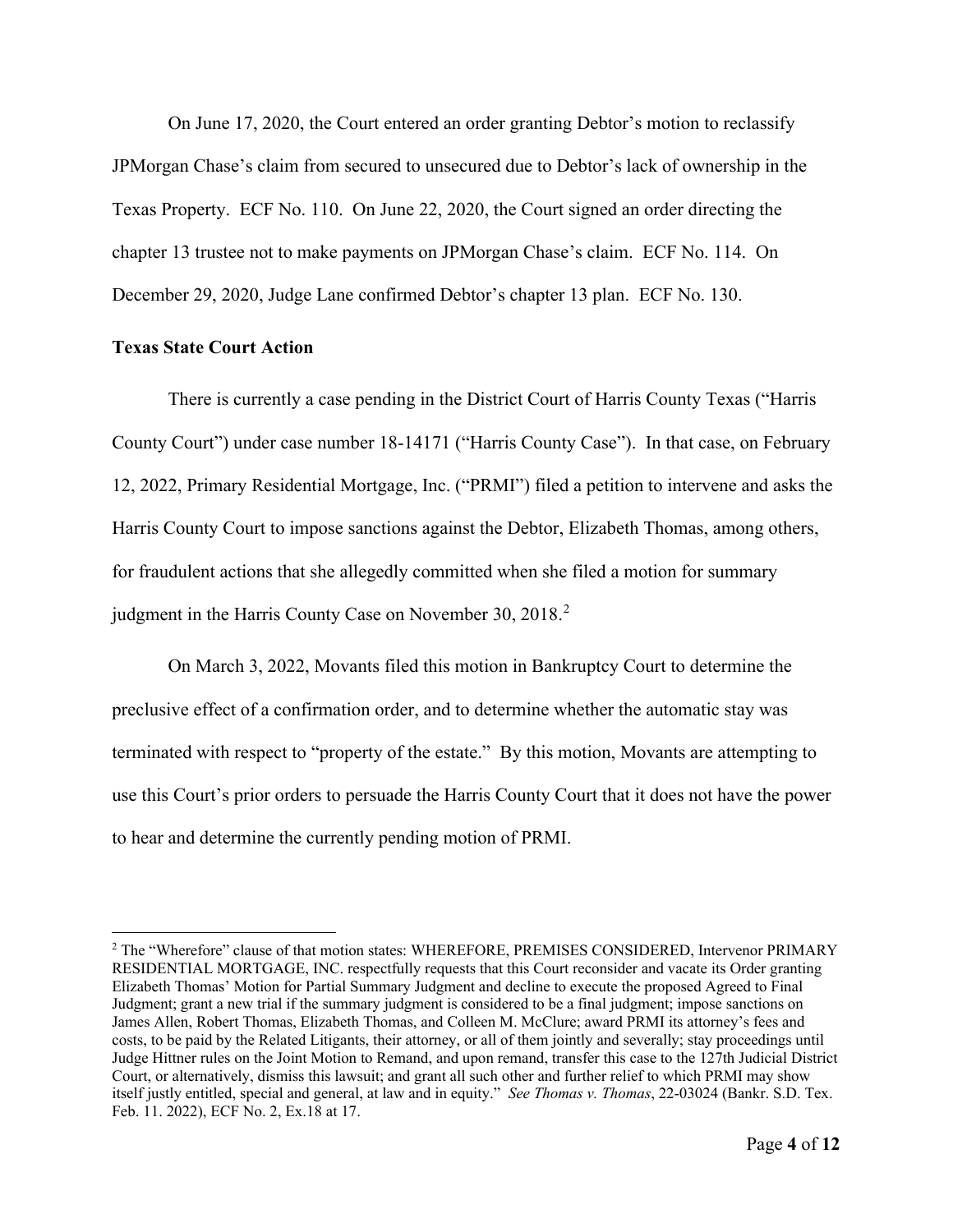As will be explained more fully *infra*, nothing in this bankruptcy case prevents the Harris County Court (or any other court) from issuing any decision it wishes against the Debtor, the Texas Property or any other party.

## **Texas Bankruptcy Court**

As if this were not enough gamesmanship, on February 11, 2022, Debtor, Elizabeth Thomas, filed a notice of removal and motion to transfer venue of the Harris County Case to the Southern District of Texas so that it could be transferred to this Court. *Thomas v. Thomas*, 22- 0[3](#page-4-0)024 (Bankr. S.D. Tex. Feb. 11. 2022), S.D. Tex.<sup>3</sup> ECF No. 1. The motion was removed to the Bankruptcy Court for the Southern District of Texas. *Id.* The Bankruptcy Court for the Southern District of Texas held a hearing in that case on March 30, 2022. S.D. Tex. Hr'g Transcript at 4:24–25 (filed on this Court's docket at ECF No. 152, Ex. 6). Debtor, Elizabeth Thomas, appeared *pro se* at that hearing.

At that hearing, the Bankruptcy Court for the Southern District of Texas questioned "whether the stay has been lifted to allow your client to proceed against an individual in bankruptcy in New York." S.D. Tex. Hr'g Transcript at 8:16–18. The Bankruptcy Court for the Southern District of Texas then stated that "the automatic stay does not allow you to proceed with the remand motion." *Id.* at 19:15–16. The Bankruptcy Court for the Southern District of Texas went on to state that "[i]t looks like at least some of the other matters we can't hear because they would violate the automatic stay. I don't believe proceeding with injunctive relief violates the automatic stay because it is an exception under the police and regulatory power" and Bankruptcy Court for the Southern District of Texas then decided to set the injunctive relief

<span id="page-4-0"></span><sup>&</sup>lt;sup>3</sup> The Court is using "S.D. Tex." to indicate that these citations are to the electronic docket of the Bankruptcy Court for the Southern District of Texas.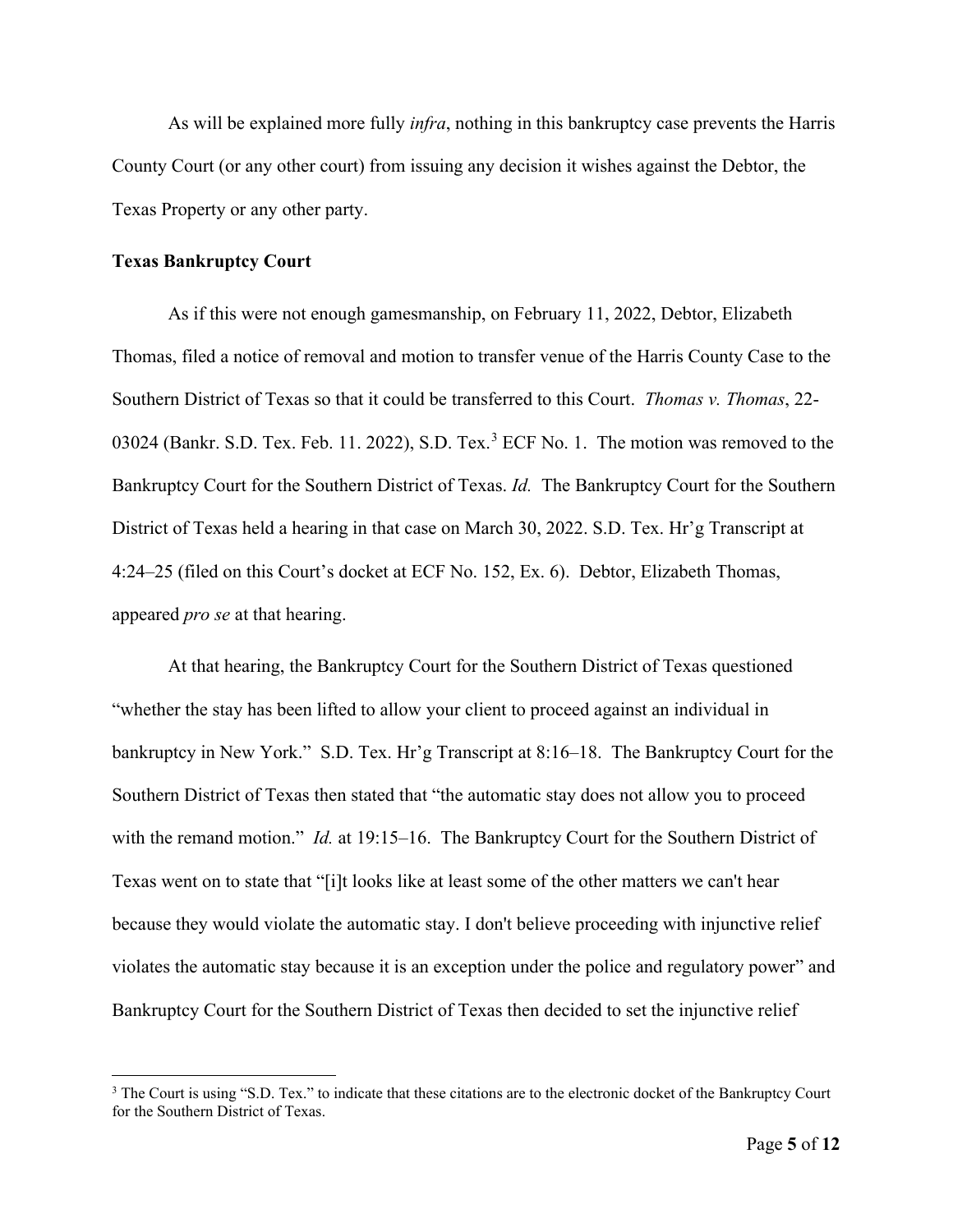down for an evidentiary hearing on April 6, 2022. *Id.* at 20:14–21:17. It went on to state "I have an application to proceed *informa pauperis*. I have a scheduling conference, and I have a motion to transfer. I think all of those are in . . . violation of the automatic stay. I'm not going to hear any of them."[4](#page-5-0) *Id.* at 22:17–18.

The evidentiary hearing never took place. *See* Courtroom Minutes ("Time Hearing Held: 11:00 am - 11:03 am. Appearances: No appearances. The Court finds that motion  $11[^{5}]$  $11[^{5}]$  $11[^{5}]$  is withdrawn by the movant as to remand and the injunctive relief. Motion  $8[^6]$  $8[^6]$  $8[^6]$  is currently moot or stayed with no action taken. No scheduling order entered related to 6[ $^7$  $^7$ ]. Motion 4[ $^8$  $^8$ ] denied on the record."), S.D. Tex. ECF No. 27. Debtor, consistent with her pattern, withdrew her requested relief before any final determination could be made by the Bankruptcy Court for the Southern District of Texas.

# **April 27, 2022 Hearing before this Court**

At the April 27, 2022 hearing held by this Court on the Movants' motion for contempt, an attempt was made to withdraw the motion because the Bankruptcy Court for the Southern

<span id="page-5-0"></span><sup>4</sup> At that March 30, 2022 hearing held before the Bankruptcy Court for the Southern District of Texas, there was also some argument regarding an order entered by this Court denying relief from the automatic stay. The order was entered on December 21, 2021 and can be found on this Court's docket at ECF No. 141. The order is irrelevant to this issue and Debtor and Movants argued it to the Bankruptcy Court for the Southern District of Texas without providing the full context. A motion for relief from stay was made by Attorney Colleen McClure on behalf of Alvin R. Mullen II and Albert Perry III seeking to terminate the stay "to allow the state court to issue judgments and orders concerning [their] claims" against the Miramar Lake Homeowners Association Inc. The case is 2016-87941 in the 33<sup>rd</sup> Judicial District Court of Harris County, Texas. It was admitted at the hearing on the motion that Alvin R. Mullen II and Albert Perry III had "absolutely no claims against the Debtor" and that the claims involved "property that belonged to [the Debtor] but that [according to Attorney Colleen McClure] she no longer owns." *See* Recording of Dec. 15, 2021 Hr'g. The Court determined that the claims in this motion were not claims against the Debtor and were not claims against property of the Debtor. *Id.* The order denying relief from stay located at ECF No. 141 was not a ruling on whether there was any stay in effect in this case but was rather a consent order with Debtor's bankruptcy counsel indicating that the requested relief could not be granted due to legal deficiencies in the motion. *Id.* (the Court having consulted the audio recording of the hearing).<br><sup>5</sup> Motion for Remand. Filed by Intervenor-Plaintiff Primary Residential Mortgage, Inc.

<span id="page-5-1"></span>

<span id="page-5-2"></span><sup>6</sup> Motion To Transfer Adversary To Another Division. Filed by Elizabeth Thomas

<span id="page-5-3"></span><sup>7</sup> Order for Conference Pre-Trial Conference

<span id="page-5-4"></span><sup>8</sup> MOTION/APPLICATION to Proceed *In Forma Pauperis* by Elizabeth Thomas.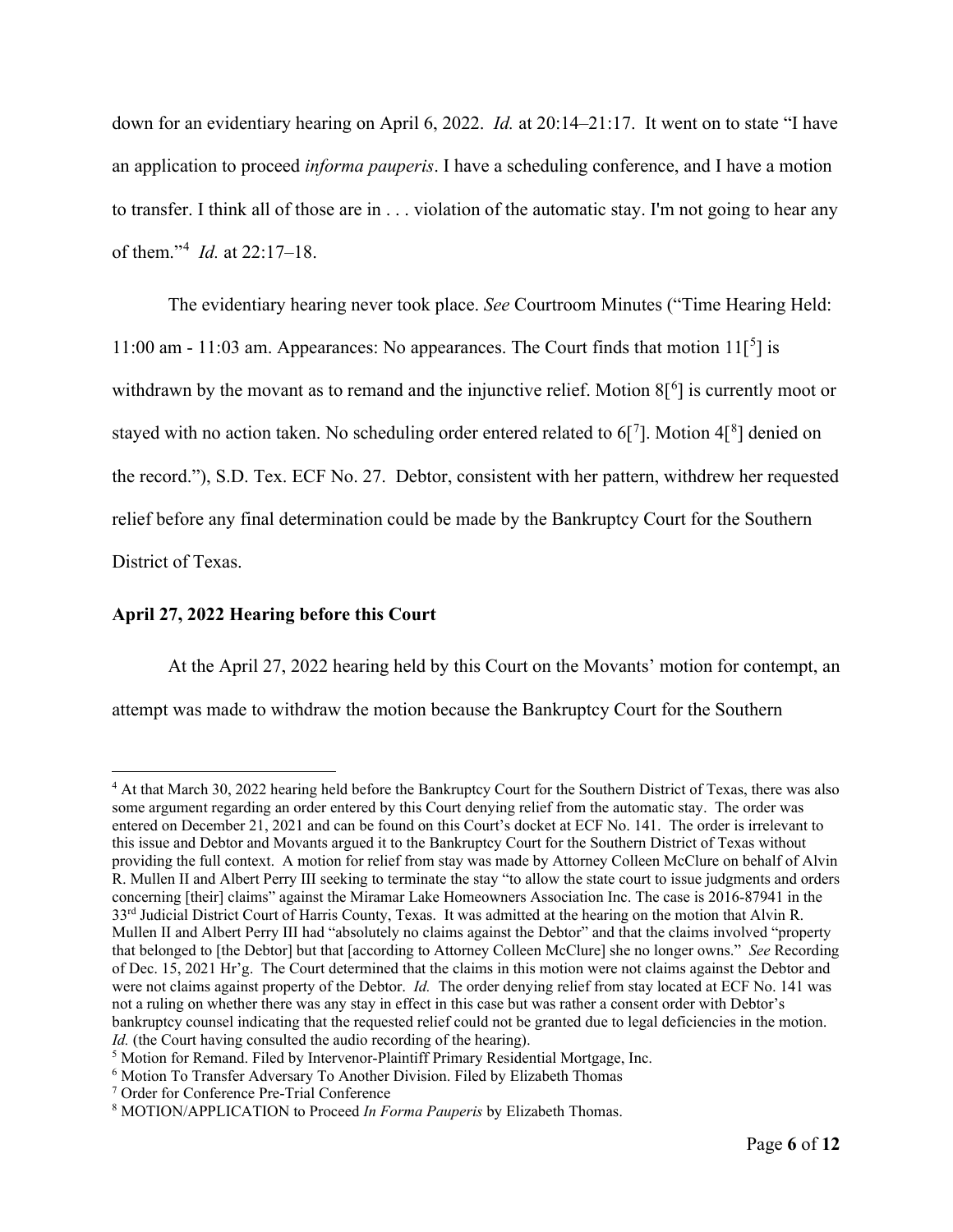District of Texas already ruled on the issue. *See* Recording of Apr. 27, 2022 Hr'g. The Court denied the Movants' request to withdraw the motion. The Bankruptcy Court for the Southern District of Texas did not rule on whether the automatic stay precludes PRMI's motion to intervene and for sanctions in the Harris County Case. *Id.*

While the Bankruptcy Court for the Southern District of Texas made some remarks about whether the automatic stay was in effect, no actual relief has been granted in that case. Rather, PRMI's motion to remand was withdrawn and the Debtor's motion to transfer the adversary to another division was marked "moot or stayed with no action taken." *See* Courtroom Minutes, S.D. Tex. ECF No. 27.

As such, the Court will set forth the myriad of reasons for why the Movants motion must be denied. PRMI is free to move against the Debtor for any reason, including for sanctions in the Harris County Case.

#### **Discussion**

## **The Automatic Stay Did Not Go into Effect Upon Filing**

As a repeat filer, Debtor is **not entitled** to the protection of the automatic stay. 11 U.S.C. § 362(c)(4)(A). Under § 362(c)(4)(A), if a . . . [bankruptcy] case is filed by . . . a debtor who is an individual under this title, and if 2 or more . . . [bankruptcy] cases of the debtor were pending within the previous year but were dismissed, . . . the stay under subsection (a) shall not go into effect upon the filing of the later case." This case was filed on October 29, 2018. Debtor had two other chapter 13 cases pending and dismissed within the previous year. She previously filed chapter 13 in the Bankruptcy Court for the District of Columbia on September 6, 2018, and that case was dismissed on November 6, 2018. *See* 18-00598 (Bankr. D.C.). She also filed chapter 13 in the Bankruptcy Court for the Southern District of Texas on June 1, 2017, and that case was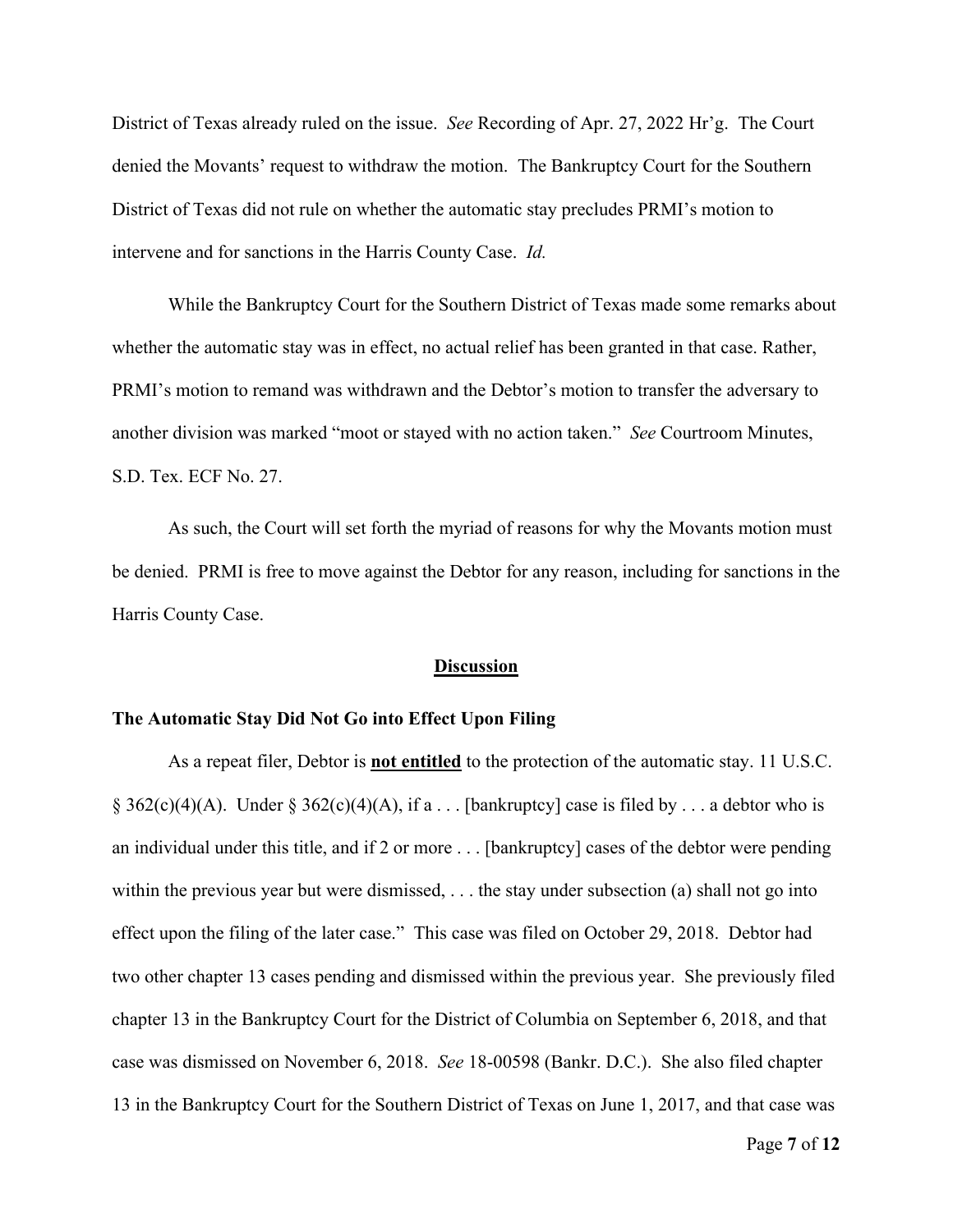dismissed on July 13, 2017. *See* 17-33326 (Bankr. S.D. Tex.). As a consequence, no stay went into effect upon the filing of this petition.<sup>[9](#page-7-0)</sup> In re O'Farrill, 569 B.R. 586, 590 (Bankr. S.D.N.Y. 2017) ("[I]f a debtor files a petition, but had two cases pending within the preceding year, both of which were dismissed, the debtor does not receive an automatic stay upon filing the new, third petition.").

# **The Automatic Stay Did Not Go into Effect Against the Debtor's Property or Property of the Estate**

The Movants appear to argue<sup>[10](#page-7-1)</sup> that despite § 362(c)(4)'s preventing the stay from going into effect to protect the Debtor, the automatic stay continues to go into effect as to the debtor's property and property of the bankruptcy estate. This Court disagrees and adopts the reasoning set forth by the Court of Appeals for the First Circuit in *Smith v. Maine Bureau of Revenue Services* (*In re Smith*), 910 F.3d 576 (1st Cir. 2018). Discouraging bankruptcy abuse and bad faith repeat filings, as  $\S 362(c)(4)$  is meant to do, "is best achieved by interpreting  $\S 362(c)(3)(A)$ to terminate the entire stay, including as to estate property. The portion of the stay that is most valuable to a bankruptcy petitioner, just as to a creditor, is the portion that protects estate property." *Smith*, 910 F.3d at 590. In this case, the stay never went into effect as to actions against the debtor, the debtor's property, and property of the bankruptcy estate. *Id.* at 591.

# **The Automatic Stay Does Not Apply to the Texas Property**

Even if the stay had gone into effect in this case, which it did not, on May 6, 2019, this Court signed an order stating, "the automatic stay under 11 U.S.C. § 362(a) in this chapter 13

<span id="page-7-0"></span><sup>9</sup> Debtor made a *pro se* motion seeking to have the Court allow the stay to go into effect. ECF No. 4. The motion was opposed. ECF No.14. She withdrew that motion prior to the hearing date. ECF no. 15 (notice of withdrawal). The time for her to make a new request has passed. 11 U.S.C. § 362(c)(4)(B) (stating that a motion to order the stay to take effect must be made within 30 days of the filing of the bankruptcy petition). For the same reason, even if Debtor only had 1 prior bankruptcy case pending and dismissed within the previous year, the automatic stay would have terminated on the 30th day after the filing of the bankruptcy petition, pursuant to  $\delta$  362(c)(3)(A).

<span id="page-7-1"></span> $10$  Movants papers are incoherent and indecipherable but the Court will give them the benefit of the doubt that this is what they were trying to argue.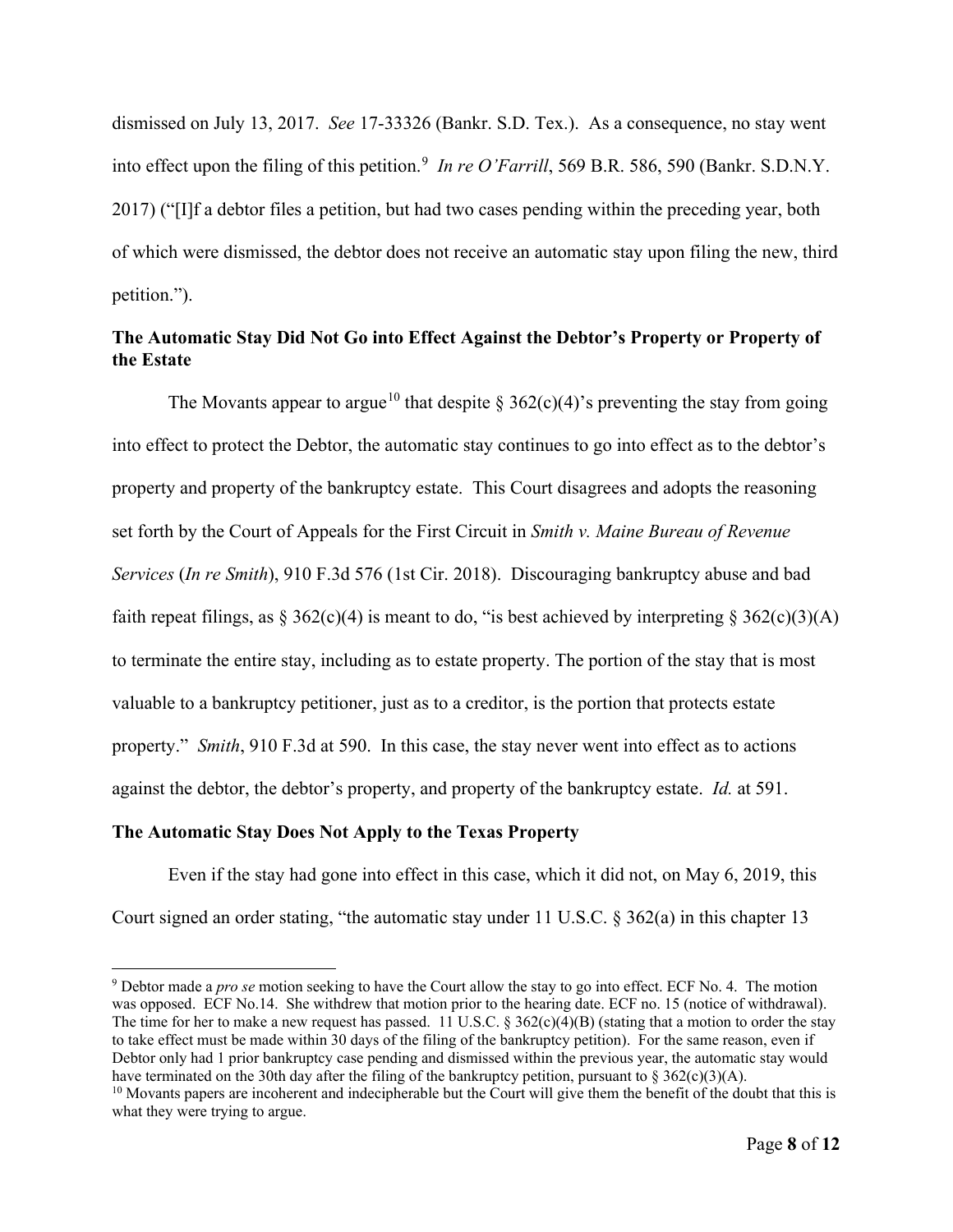case does not apply and never has applied to the [Texas] Property, the Debtor not having claimed any interest in the Property."<sup>[11](#page-8-0)</sup> ECF No. 47. That order also states that "the co-debtor stay under 11 U.S.C. § 1301(a) by its terms does  $[{\rm not}]$  apply and never has applied in this chapter 13

case." *Id.*

Additionally, on December 20, 2019, this Court entered an order declaring that

the Debtor's

bankruptcy petition was part of a scheme to delay, hinder, and defraud creditors that has involved multiple bankruptcy filings by the Debtor and affecting the Property; and good and sufficient cause appearing, including the failure of the Debtor to perform their duties as a debtor under the Bankruptcy Code in good faith in multiple bankruptcy cases affecting the Property, it is **ORDERED** that, under 11 U.S.C.  $\frac{6}{5}$  362(d)(4), and provided that this order is recorded in conformity therewith, any future case filed under the Bankruptcy Code by the Debtor, Elizabeth Thomas, within two years from the entry of this order shall not operate as an automatic stay under 11 U.S.C. § 362(a) as to [JPMorgan Chase Bank, N.A.as servicer for JPMorgan Chase Bank, National Association (with any subsequent successor or assign]'s interest in the Property.

ECF No. 80.

# **The Stay Does Not Apply to PRMI's PostPetition Claims**

By its own terms,  $\S 362(a)(1)$  applies only to actions or proceedings against the Debtor

that "was or could have been commenced before the commencement of the [bankruptcy case]."

PRMI is seeking to hold Debtor in contempt for things that occurred after the filing of this

bankruptcy case and, as such,  $\S 362(a)(1)$  does not operate as a stay of causes of action. PRMI's

motion seeks to penalize Debtor for actions taken in connection with the filing of her summary

<span id="page-8-0"></span><sup>&</sup>lt;sup>11</sup> [THIS FOOTNOTE IS REPEATED FROM FOOTNOTE 3 FOR THE EASE OF THE READER.] The order goes on to declare that "the automatic stay under 11 U.S.C. § 362(a) will not apply to the Movant's interest in the Property in any bankruptcy case commenced by the Debtor, Elizabeth Thomas within 180 days after the entry of this order, subject to a motion, on due notice by the Debtor, for an order imposing the automatic stay as to [JPMorgan Chase Bank, N.A. (with any subsequent successor or assign)]'s interest in the Property." ECF No. 47.

<span id="page-8-1"></span> $12$  The order inadvertently left out the word "not" in this order. However, since the Debtor has failed to list any codebtors on the Texas Property debt in her schedules—there are no codebtors for which a codebtor stay could apply.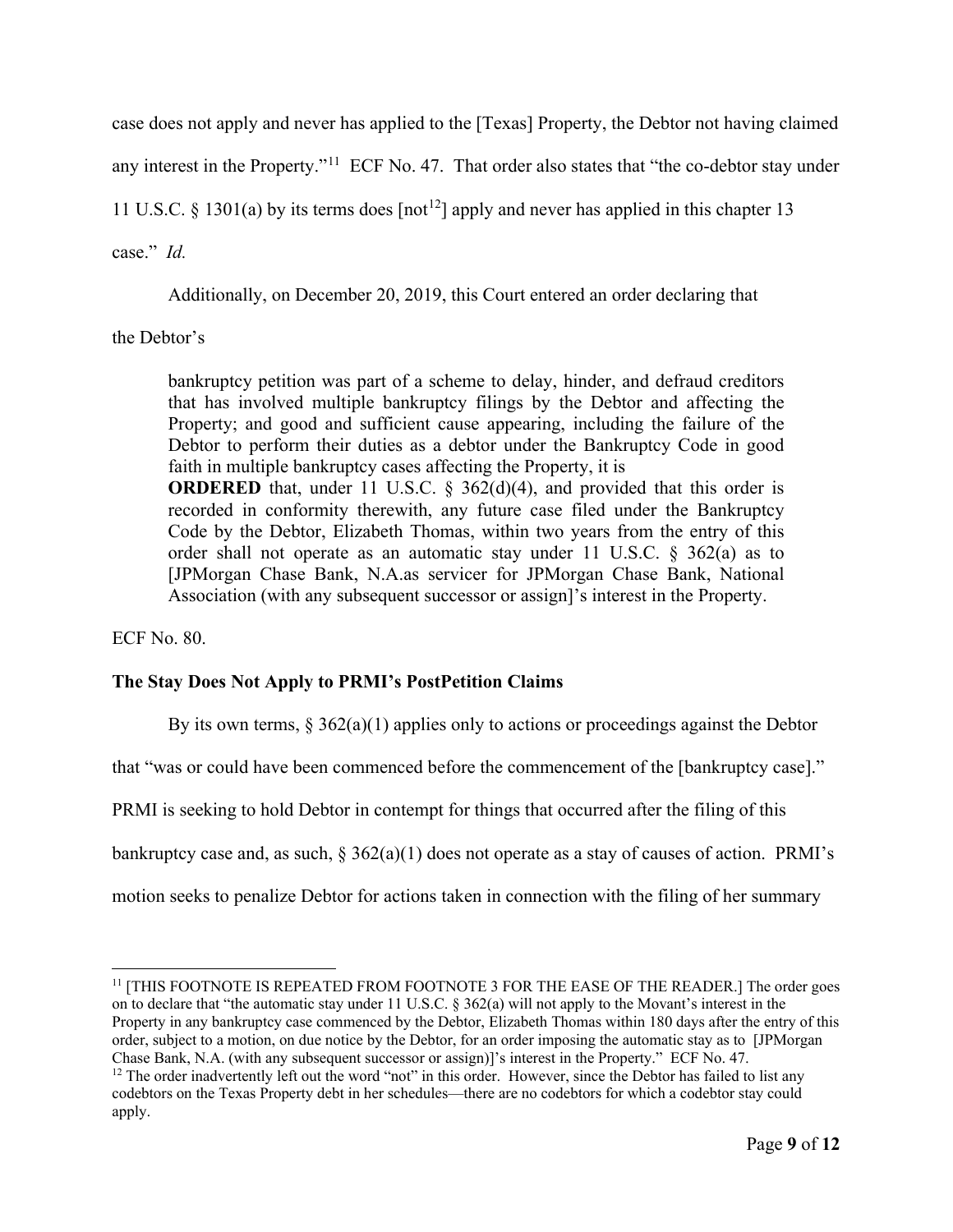judgment motion. That motion was filed in the Harris County Court on November 30, 2018.<sup>13</sup> This case was filed on October 29, 2018. Thus, any claim against the Debtor for conduct occurring during the summary judgment process is a post-petition claim and not subject to §  $362(a)(1)$ .

PRMI's causes of action against the Debtor related to the Harris County Case summary judgment, including any causes of action for monetary damages, may proceed unfettered by this Court's stay.

# **Any Stay Remaining in this Case Shall Be Annulled** *Nunc Pro Tunc* **to the Date of Filing**

In its opposition to the Movants' motion, JPMorgan Chase has asked this Court to grant it "such relief in equity or law to which it is justly entitled." ECF No. 148 at 13. Out of an abundance of caution, this Court now annuls any stay that may be in effect or was in effect at any time during the pendency of this bankruptcy case in order to ensure that the foreclosure sale that took place against the Texas Property on March 3, 2020 is not invalidated by anything that has occurred in this Court. *Id.*

The power to "annul" the automatic stay *nunc pro tunc* "thereby validating past proceedings or actions that would otherwise be deemed void" is set forth in  $\S 362(d)$  of the Bankruptcy Code. *Koutsagelos v. PII SAM, LLC*, 12-CV-1703 NGG, 2013 WL 2898120, \*3 (E.D.N.Y. June 13, 2013). The determination as to whether the automatic stay should be

<span id="page-9-0"></span><sup>&</sup>lt;sup>13</sup> The "Wherefore" clause of that motion states: WHEREFORE, PREMISES CONSIDERED, Intervenor PRIMARY RESIDENTIAL MORTGAGE, INC. respectfully requests that this Court reconsider and vacate its Order granting Elizabeth Thomas' Motion for Partial Summary Judgment and decline to execute the proposed Agreed to Final Judgment; grant a new trial if the summary judgment is considered to be a final judgment; impose sanctions on James Allen, Robert Thomas, Elizabeth Thomas, and Colleen M. McClure; award PRMI its attorney's fees and costs, to be paid by the Related Litigants, their attorney, or all of them jointly and severally; stay proceedings until Judge Hittner rules on the Joint Motion to Remand, and upon remand, transfer this case to the 127th Judicial District Court, or alternatively, dismiss this lawsuit; and grant all such other and further relief to which PRMI may show itself justly entitled, special and general, at law and in equity." *See Thomas v. Thomas*, 22- 03024 (Bankr. S.D. Tex. Feb. 11. 2022), ECF No. 2, Ex.18 at 17.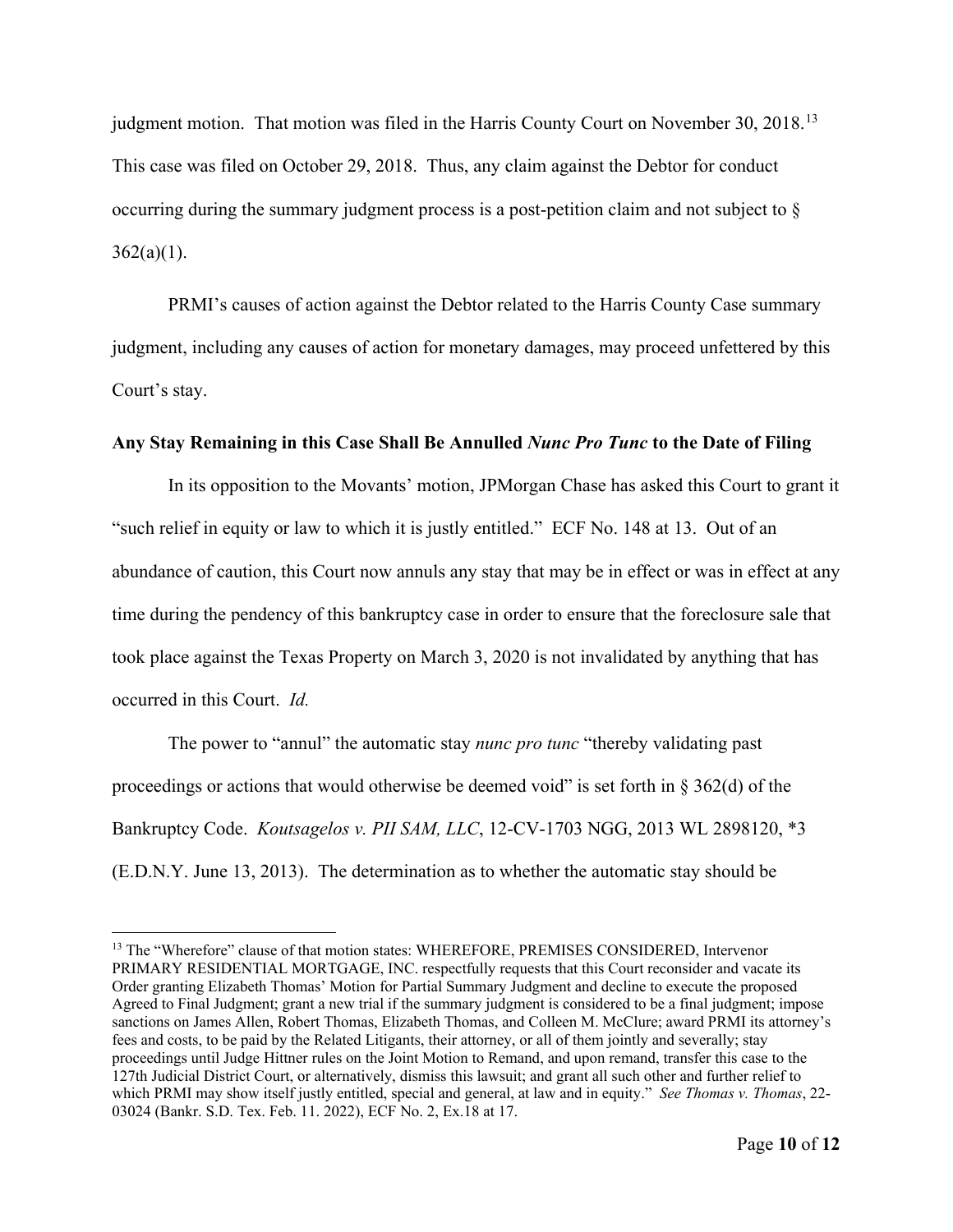annulled *nunc pro tunc* is left to the discretion of the courts, who "are advised to adopt a holistic approach, where 'the facts of each [case] will determine whether relief is appropriate under the circumstances.'" *Id.* (quoting *In re Mazzeo*, 167 F.3d 139, 142 (2d Cir.1999)). The finding that a debtor filed her petition in bad faith is sufficient cause for a court to grant *nunc pro tunc* relief from the automatic stay without the consideration of other factors.

The Debtor is presumed to have filed this petition in bad faith by virtue of her repeat filings. 11 U.S.C. § 362(c)(4)(B) & (c)(4)(D)(i)(I) ("A case is presumptively filed not in good faith as to all creditors if 2 or more previous cases under this title in which the individual was a debtor were pending within the 1-year period.") (cleaned up). The Court also made a determination that "the filing of the Debtor's bankruptcy petition was part of a scheme to delay, hinder, and defraud creditors." ECF No. 80.

Based on the bad faith filing of the Debtor, any stay remaining in effect is annulled as to all creditors *nunc pro tunc* to the date of the filing of the bankruptcy petition.

#### **The Confirmation Order Does not Bind PRMI or JPMorgan Chase**

Movants also argue that this Court's confirmation has a preclusive effect and has the power to prevent the Harris County Court from hearing and determining claims in the Harris County Case. That notion is incorrect. While it is true that confirmation of a chapter 13 plan is a final judgment on the merits, *see Celli v. First Nat'l Bank (In re Layo)*, 460 F.3d 289, 294 (2d Cir. 2006), the confirmation order in this case has no effect on the Harris County Case or the Texas Property. The Court never made any determination regarding the validity of any lien on the Texas Property—nor would it have been proper to as that property is not (and has never been) property of the estate.